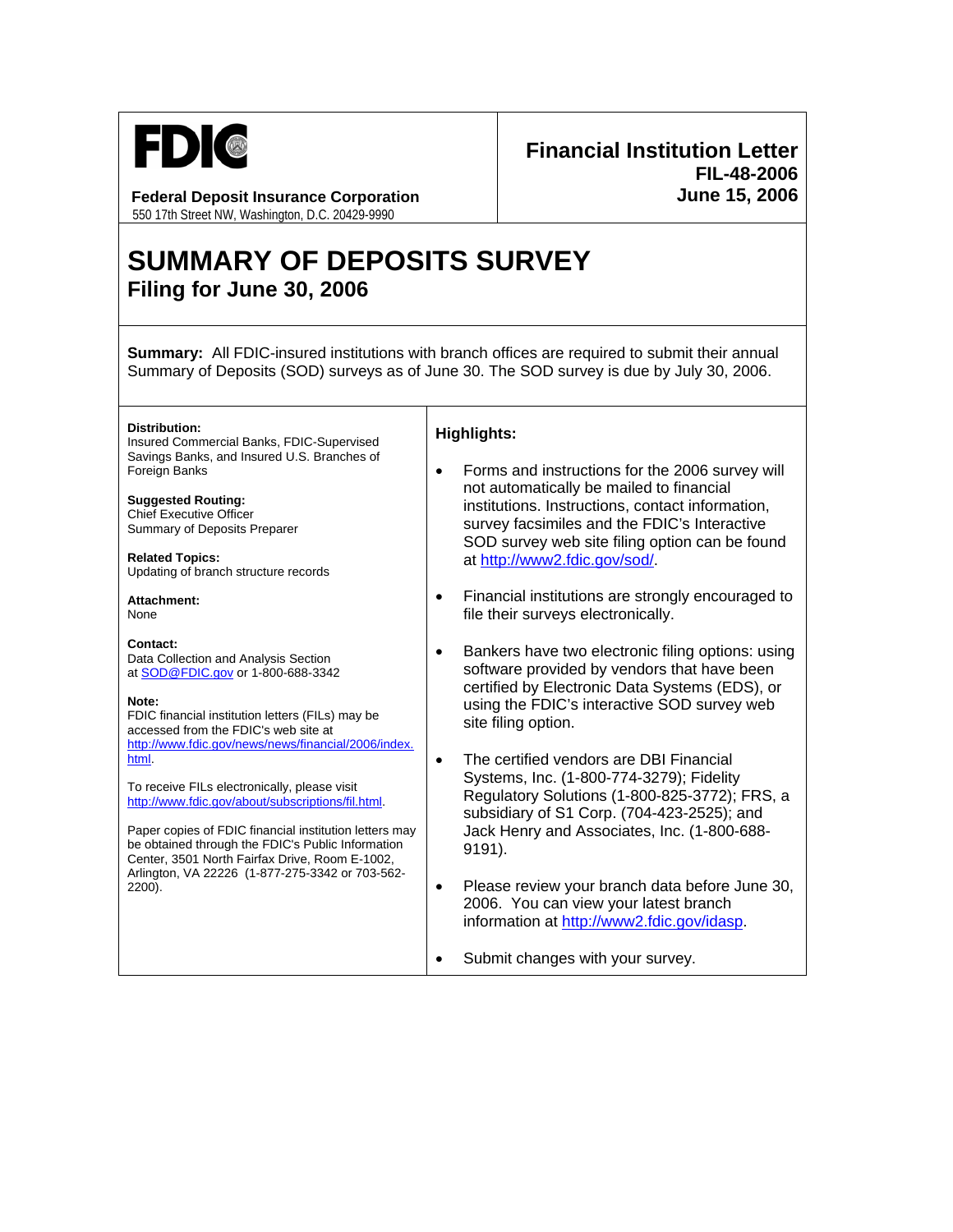Financial Institution Letter FIL-48-2006 June 15, 2006

SUMMARY OF DEPOSITS SURVEY Filing for June 30, 2006

survey web site filing option.

The Summary of Deposits (SOD) is the annual survey of branch office deposits for all FDICinsured institutions as of June 30. All insured institutions with branch offices are required to submit their surveys to the FDIC by July 30, 2006. Banks with only a main office are exempt from this survey.

Forms and instructions will not automatically be mailed to financial institutions. Instructions, contact information and survey facsimiles can be found at http://www2.fdic.gov/sod/.

## **Financial institutions are strongly encouraged to file their surveys electronically**. Institutions have two electronic filing options: using software provided by vendors that have been certified by Electronic Data Systems (EDS), or using the FDIC's interactive SOD

**FDIC Web Site Filing** – Financial institutions have the option of filing the SOD survey via the Internet, the recommended method for banks that used this method or submitted paper surveys last year. This option allows banks to print worksheets, revise branch structure information and edit data during data entry. To file your survey using the Internet option, access the SOD web site at http://www2.fdic.gov/sod/ and select the 2006 Summary of Deposits Survey on-line link.

**Third-Party Software Filing** – Financial institutions have the option of filing the SOD survey via third-party software that has been certified by EDS. Alternatively, your bank may submit data directly to EDS but must comply with EDS' submission specifications.

EDS has certified software products marketed by **DBI Financial Systems, Inc.** (1-800-774- 3279); **Fidelity Regulatory Solutions** (1-800-825-3772); **FRS, a subsidiary of S1 Corp.** (704-423-2525); and **Jack Henry and Associates, Inc.** (1-800-688-9191).

**Please review your branch locations before June 30.** You can view your latest branch information on the FDIC's web site at http://www2.fdic.gov/idasp. To review a list of your branch offices at this site, select "Find All – Offices." Enter the bank's certificate number or name of the institution, then select "Find." The list of branches will be presented in state and county order. If the branch information for your institution is incorrect, please make all changes in the electronic submission. (The software vendors will also send revised software packages to institutions after July 12, if requested.) When completing your revisions related to mergers or branch purchase and assumptions, please include the name, city, and state of the counter-party institution involved in the transaction and the effective date of the transaction in the comments section.